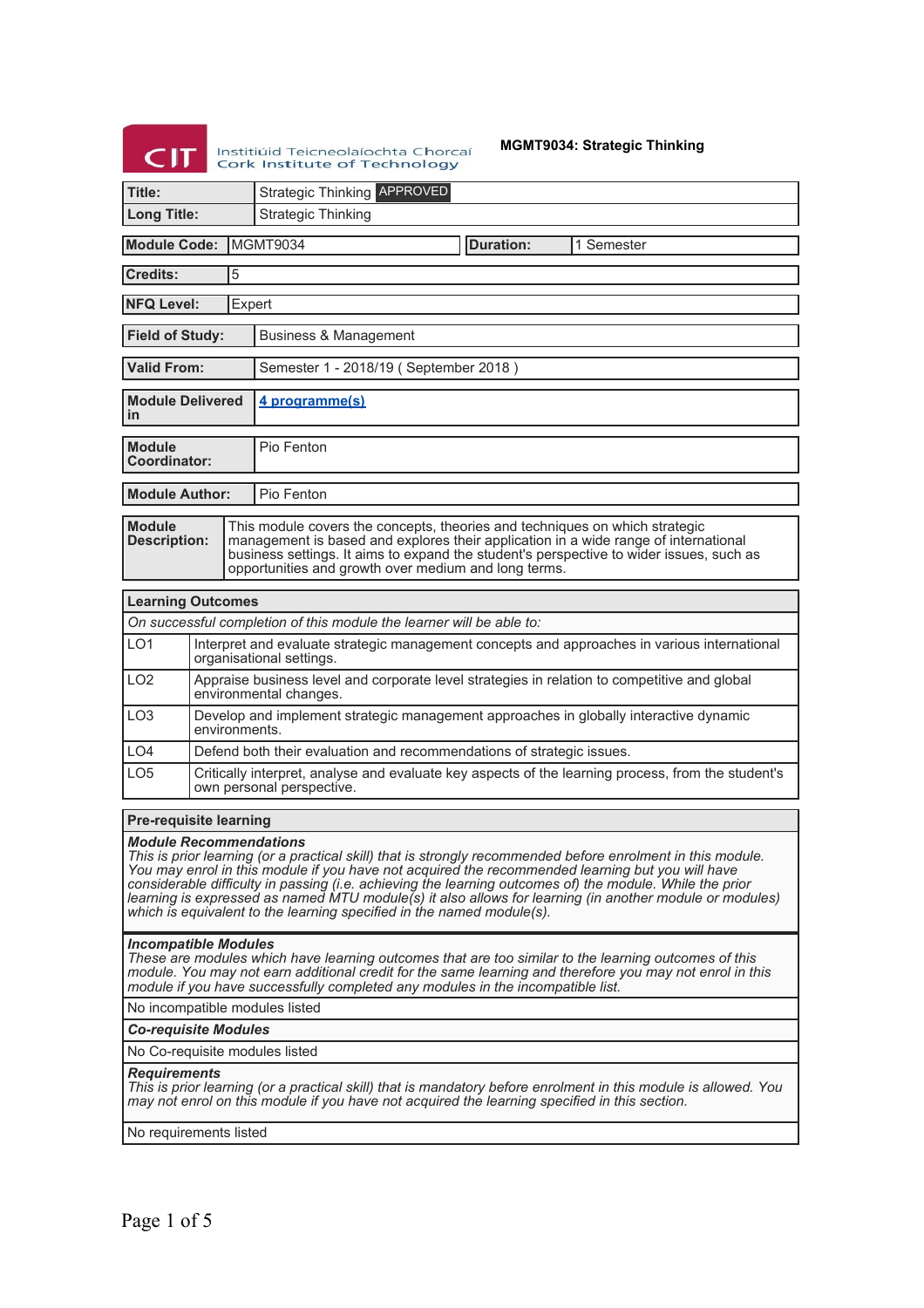

#### **MGMT9034: Strategic Thinking**

## **Module Content & Assessment**

#### **Indicative Content**

### **Introduction to the Strategic Management course**

Strategic Management process, Corporate Visions, Mission Statements, Strategic Leadership.

### **Environmental Scanning and Industry Analysis**

Competitive Forces, Strategic Group Analysis, Industry Lifecycle Analysis, Macro environment.

## **Internal Scanning and Organisational Analysis**

Roots of Competitive Advantage - distinctive competencies, resources & capabilities. Generic Building Blocks of Competitive Advantage, Value Chain Analysis, Durability of Competitive Advantage.

#### **Business Level Strategies**

Various strategies a company can use to compete effectively in a business and an industry.

### **Corporate Strategy**

Horizontal Integration, Vertical Integration, Strategic Outsourcing, Diversification, Internal New ventures & Acquisitions

#### **Understanding Organisational Cultures** Strategy and culture

| <b>Assessment Breakdown</b> | 70      |  |
|-----------------------------|---------|--|
| Course Work                 | 100.00% |  |

| <b>Course Work</b>    |                                                                                                                                   |                      |       |                         |
|-----------------------|-----------------------------------------------------------------------------------------------------------------------------------|----------------------|-------|-------------------------|
| Assessment<br>Type    | <b>Assessment Description</b>                                                                                                     | Outcome<br>addressed | total | % of Assessment<br>Date |
| Presentation          | Weekly individual presentations & short report on a<br>strategic management journal article.                                      | 1,2,3,4              | 25.0  | <b>Every Week</b>       |
| Other                 | Group case study analysis and presentation                                                                                        | 1,2,3,4              | 50.0  | Week 8                  |
| Reflective<br>Journal | The student will reflect on the learning event and<br>exercise their judgment about the content and the<br>processes of learning. | 5                    | 25.0  | Week 13                 |

No End of Module Formal Examination

#### **Reassessment Requirement**

#### **Coursework Only**

*This module is reassessed solely on the basis of re-submitted coursework. There is no repeat written examination.*

#### **The institute reserves the right to alter the nature and timings of assessment**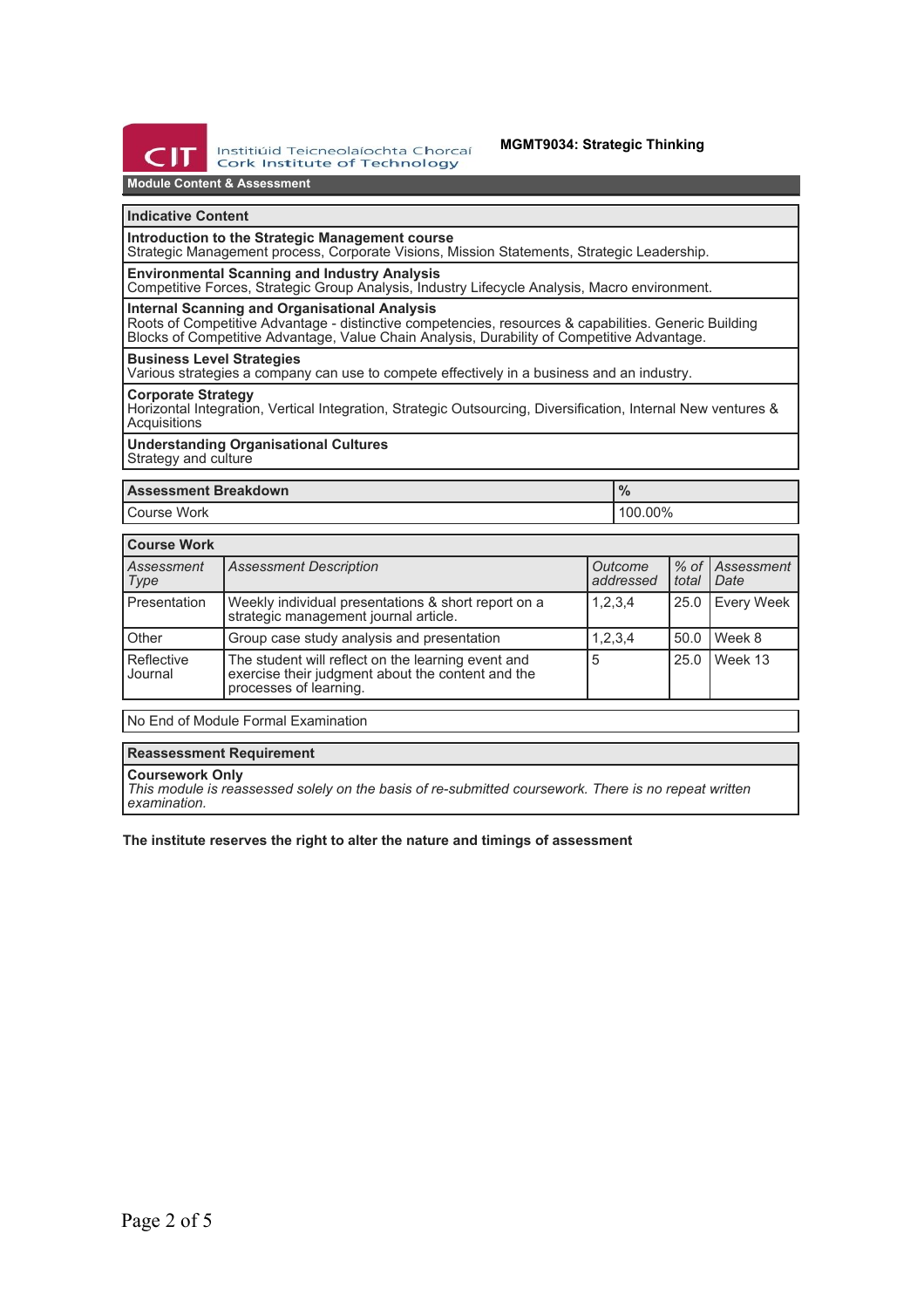

Institiúid Teicneolaíochta Chorcaí<br>Cork Institute of Technology

# **MGMT9034: Strategic Thinking**

| IVIUUIT YYVINIVAU                    |                             |  |  |                     |                                                 |
|--------------------------------------|-----------------------------|--|--|---------------------|-------------------------------------------------|
| <b>Workload: Full Time</b>           |                             |  |  |                     |                                                 |
| <b>Workload Type</b>                 | <b>Workload Description</b> |  |  | Hours Frequency     | Average<br><b>Weekly</b><br>Learner<br>Workload |
| Lecture                              | Class based instruction     |  |  | $2.0$ Every<br>Week | 2.00                                            |
| Independent Learning                 | Self learning by student    |  |  | $5.0$ Every<br>Week | 5.00                                            |
| <b>Total Hours</b>                   |                             |  |  |                     | 7.00                                            |
| <b>Total Weekly Learner Workload</b> |                             |  |  | 7.00                |                                                 |
| Total Weekly Contact Hours           |                             |  |  | 2.00                |                                                 |
| <b>Workload: Part Time</b>           |                             |  |  |                     |                                                 |
| <b>Workload Type</b>                 | <b>Workload Description</b> |  |  | Hours Frequency     | Average<br>Weekly<br>Learner<br><i>Morkload</i> |

| Workload Type              | <b>Workload Description</b>  |                               |  | Hours Frequency Average | Weekly<br>Learner<br>Workload |
|----------------------------|------------------------------|-------------------------------|--|-------------------------|-------------------------------|
| Lecture                    | Class based instruction      |                               |  | 2.0 Every<br>Week       | 2.00                          |
| Independent Learning       | Self learning by the student |                               |  | 5.0 Every<br>Week       | 5.00                          |
|                            |                              |                               |  | <b>Total Hours</b>      | 7.00                          |
|                            |                              | Total Weekly Learner Workload |  |                         | 7.00                          |
| Total Weekly Contact Hours |                              |                               |  | 2.00                    |                               |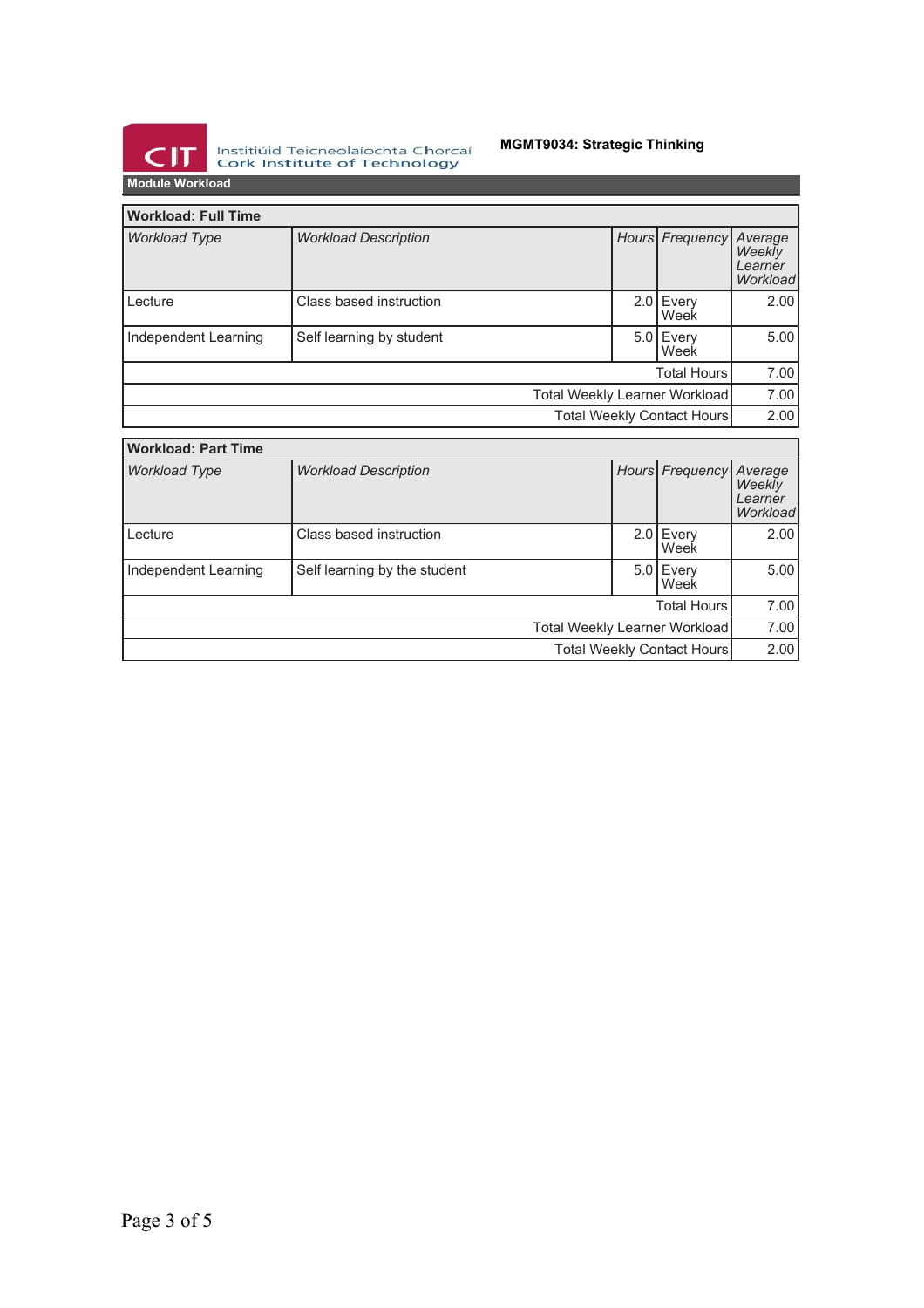**Module Resources**

*Recommended Book Resources*

**Robert M. Grant, Judith Jordan, 2012,** *Foundations of Strategy***, 1st Ed., Wiley UK [ISBN: 978-0470971277]**

*Supplementary Book Resources*

**Gareth R. Jones, Charles W.L. Hill. 2014,** *Theory of strategic management***, 10th Ed., South Western Cengage Learning [ISBN: 978-1-133-58465-0]**

**Gerry Johnson, kevan Scholes & Richard Whittington 2011,** *Fundamentals of Strategy***, 2nd Ed., Pearson [ISBN: 9780273757252]**

*Recommended Article/Paper Resources*

- **Mintzberg, Henry 1987,** *Crafting Strategy***, Harvard Business Review**
- **Hambrick & Fredrickson 2005,** *Are you sure you have a strategy?***, Academy of Management Executive**
- **Porter 1996,** *What is Strategy?***, Harvard Business Review**
- **Hamel & Prahalad 1990,** *The Core Competence of the Corporation*
- **Barney, J 1986,** *Organisational Culture: Can it be a Source of Sustained Competitive Advantage?***, Academy of Management Review**

*Other Resources*

- **Website:** *Strategic Management Journal* **<http://smj.strategicmanagement.net/>**
- **Website:** *Journal of International Business* **[http://www.palgrave-journals.com/jibs/in dex.html](http://www.palgrave-journals.com/jibs/index.html)**
- **Website:** *Academy of Management Review* **[http://aom.org/Publications/AMR/Academy- of-Management-Review.aspx](http://aom.org/Publications/AMR/Academy-of-Management-Review.aspx)**
- **Website:** *Journal of Management* **<http://jom.sagepub.com/>**
- **Website:** *Business Strategy Review* **[http://onlinelibrary.wiley.com/journal/1 0.1111/\(ISSN\)1467-8616](http://onlinelibrary.wiley.com/journal/10.1111/(ISSN)1467-8616)**
- **Website:** *Journal of Business Strategy* **[http://www.emeraldinsight.com/journal/jb s](http://www.emeraldinsight.com/journal/jbs)**
- **Website:** *Irish Journal of Management* **<http://iamireland.ie/journal.html>**
- **Website:** *Harvard Business Review* **<https://hbr.org/>**
- **Website:** *Sloan Management Review* **<http://sloanreview.mit.edu/>**
- **Website:** *California Management Review* **<http://cmr.berkeley.edu/>**